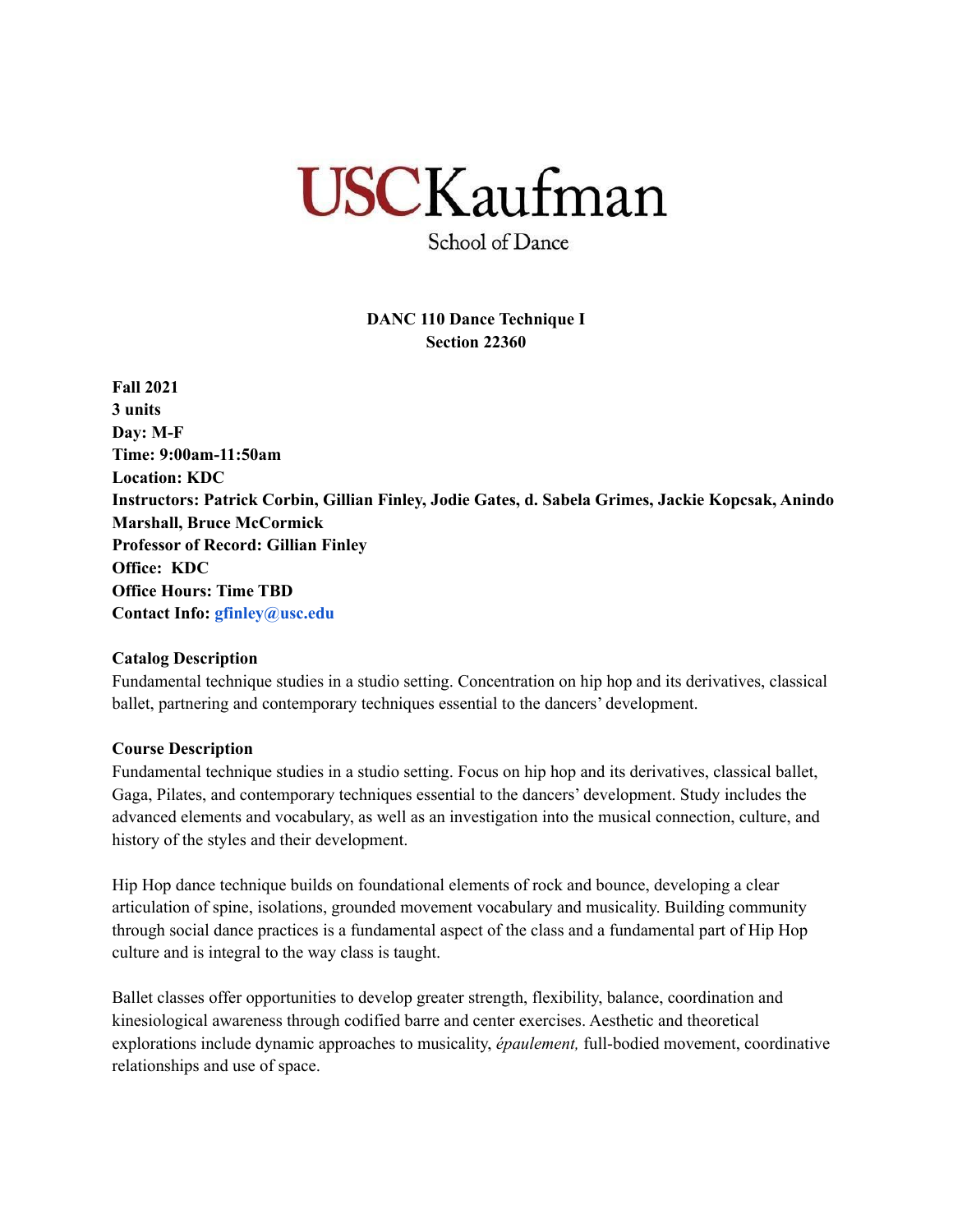Contemporary: We will define and practice Contemporary Technique as a progressive understanding of coordination, paired with, but not exclusively governed by form. Through reorientation with essential motor functions (ex. flexing, extending, opposing, rotating, swinging, shifting weight, falling) we will practice increasing our capacity for observing what is happening and then shaping responses to the motivations leading our physical bodies in space.

Ballet Partnering: This class will focus on fundamental principles of ballet partnering. With an ever-present emphasis on communication and respect, we will explore safe methods of supporting a partner's weight, promenades, turns and supported lifts, as well as moving through space and moving musically with a partner.

Pilates: This class uses mat exercises designed to promote healthy movement practices and to develop strength, balance, flexibility and coordination. Principles of basic anatomy and kinesiology may be integrated with principles of Pilates mat training.

#### African Dance/Drumming:

African Dance **-** This course will look at African cultural traditions, their evolution, development, with focus on rhythm, songs, and culture as well as dance choreography traditionally performed for rites of passage, courtship, and other cultural occasions. African dance is distinctive and is characterized by total body articulation and simultaneous emphasis on various parts of the body as it moves in time to the music. In Africa, dance forms are an important part of ritual ceremonies that mark the experiences of one's life, teach social values and offer praise, depict stories and re-enact histories of the community, communicate with ancestors, and work therapeutically to heal the sick. Dance plays an important part in ceremonial rituals and rites of passage. Students will learn traditions related to specific ethnic groups and regions of West and Central Africa and learn dance forms that have an important part of ritual ceremonies that mark the experiences of one's life, teach social values and offer praise, depict stories and re-enact histories of the community, communicate with ancestors, and work therapeutically to heal the sick. They will learn that African dance plays an important part in ceremonial rituals and rites of passage. Students will learn African history as it relates to the dances. They will also look at the influences African dance has had on Western dance and music.

Drumming - Rhythm renews us is no secret. Drumming is Rhythm....

Drumming induces deep relaxation, lowers blood pressure, and reduces stress. Stress, according to current medical research, contributes to nearly all disease and is a primary cause of such life-threatening illnesses as heart attacks, strokes, and immune system breakdowns.

Throughout history, drumming has been a part of performing rituals, marking significant transitions, and celebrating life's cycles. Our lives are infused with rhythm beginning at the very moment we first sense our mother's heartbeat in her womb.

In this course we will use drumming to help reduce stress and induce relaxation. We will also learn the rhythms of the African dances we will be learning. Drumming also helps with overall musicality in all dance forms.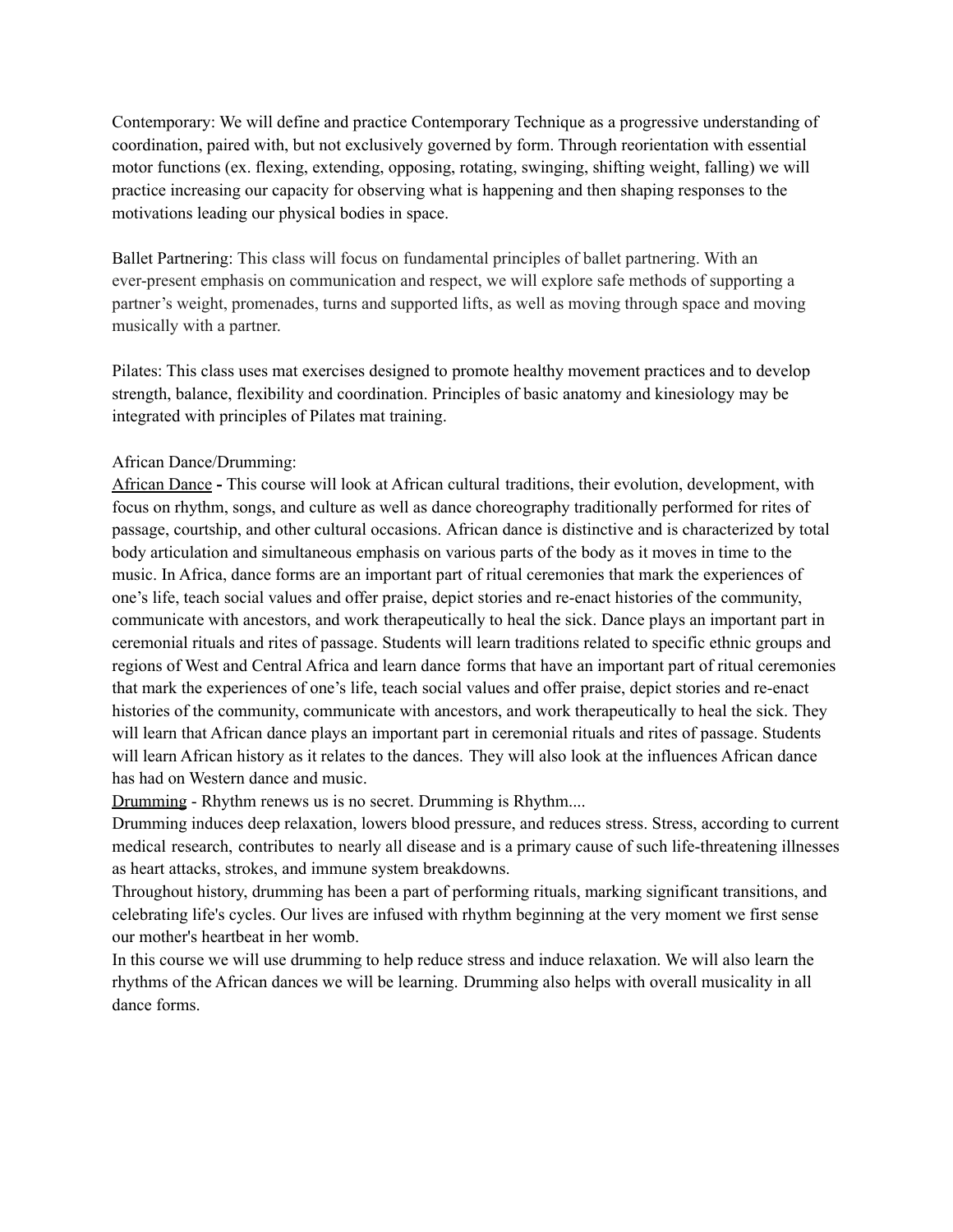### **Learning Objectives**

This technique class is fundamental to the Dance BFA and is intended for the fundamental level BFA Dance major. It provides the foundation for all other studies and experiences in the major and focuses on the creation and long-term refinement of dance technique. By the end of the semester, students will be able to:

- Employ the fundamental elements of dance technique in a variety of forms.
- Demonstrate awareness of musicality, dynamics and phrasing.
- Participate in dialogue concerning theories, contexts and history of the forms studied.
- Practice professionalism in all forms.
- Contribute to a healthy studio atmosphere with high levels of engagement, participation, collaboration, respect for faculty/visiting artists, fellow dancers and support of colleagues and peers.
- Complete a self-assessment of one's own progress in course material.
- Sequence complex phrase work, and verbally and physically apply concepts to those phrases.
- Identify and synthesize commonalities and contrasting qualities in diverse dance forms to enhance personal artistry and technical proficiency.

# **Prerequisite(s):**

# **Required Materials**

Readings or videos may be assigned relating to specific choreographers and forms studied.

# TECHNOLOGICAL PROFICIENCY AND HARDWARE/SOFTWARE REQUIRED

Students will need an electronic device with access to Zoom, Blackboard and TeamUp for this course. They are asked to familiarize themselves with these three interfaces. Please see the links below for technology support.

# **Description and Assessment of Assignments**

# **EMBODIED PRACTICE (60%)**

Each professor will create EMBODIED PRACTICE and classroom expectations. The Embodied Practice Addendum will be posted under "Syllabus" on Blackboard by the end of Week 3.

# **JOURNAL (30%)**

Students will utilize the "Journal" feature on Blackboard as a space for self-reflection on their self-determination and accountability as well as mental, physical and spiritual well-being.

The overarching prompt is:

"During this transitional period, what has shifted, complicated, supported or challenged you and/or your practice?"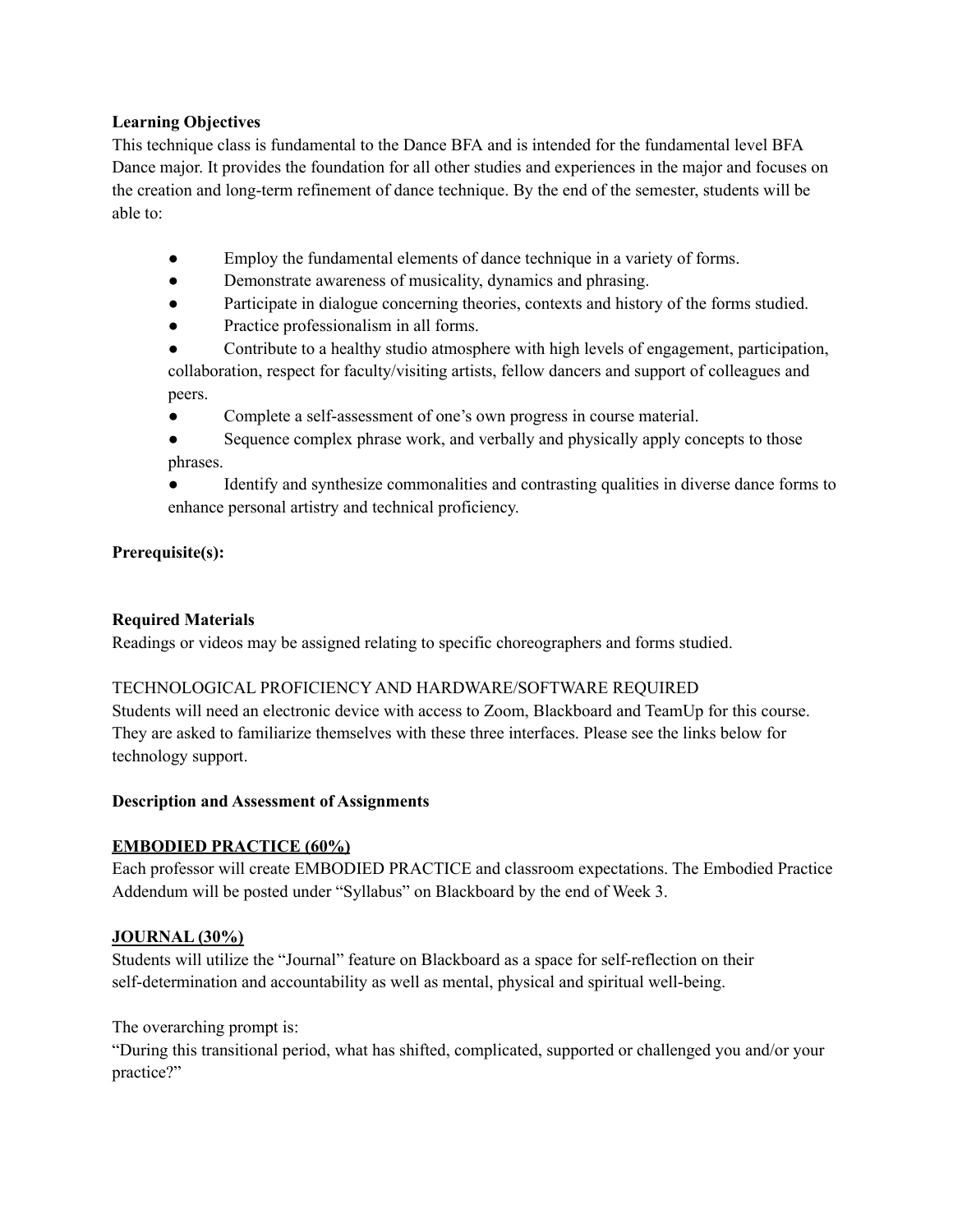Journals will be **due on the following Mondays at 9:00am**: **Week #6:** Monday, September 27 **Week #12:** Monday, November 8

Journal entries can be informal and should be approximately 200 words (or a long paragraph) in length. Worth 100 points each, no submissions will be accepted one week after the due date.

**FINAL CYPHER (10%)** For the final exam, students will meet for a session to reflect on the semester. A discussion prompt will be provided prior to the exam date. **Attendance at the final exam is mandatory and part of the grade for this course.**

The final meeting of this class will take place according to the USC Schedule of Classes Final Exam Schedule:

#### **110 Monday, December 13 11 a.m.-1 p.m.**

Please check your USC email at least once every 24-hours.

#### **Grading Breakdown**

| <b>Assignment</b>        | $%$ of<br>Grade |
|--------------------------|-----------------|
| <b>Embodied Practice</b> | 60%             |
| Journals                 | 30%             |
| Final Cypher             | 10%             |
| Total                    | 100             |

# **Grading Scale**

Course final grades will be determined using the following scale.

 $A = 95-100$ **A- = 91-94 B+ = 88-90**  $B = 85-87$ **B- = 81-84**  $C+ = 78-80$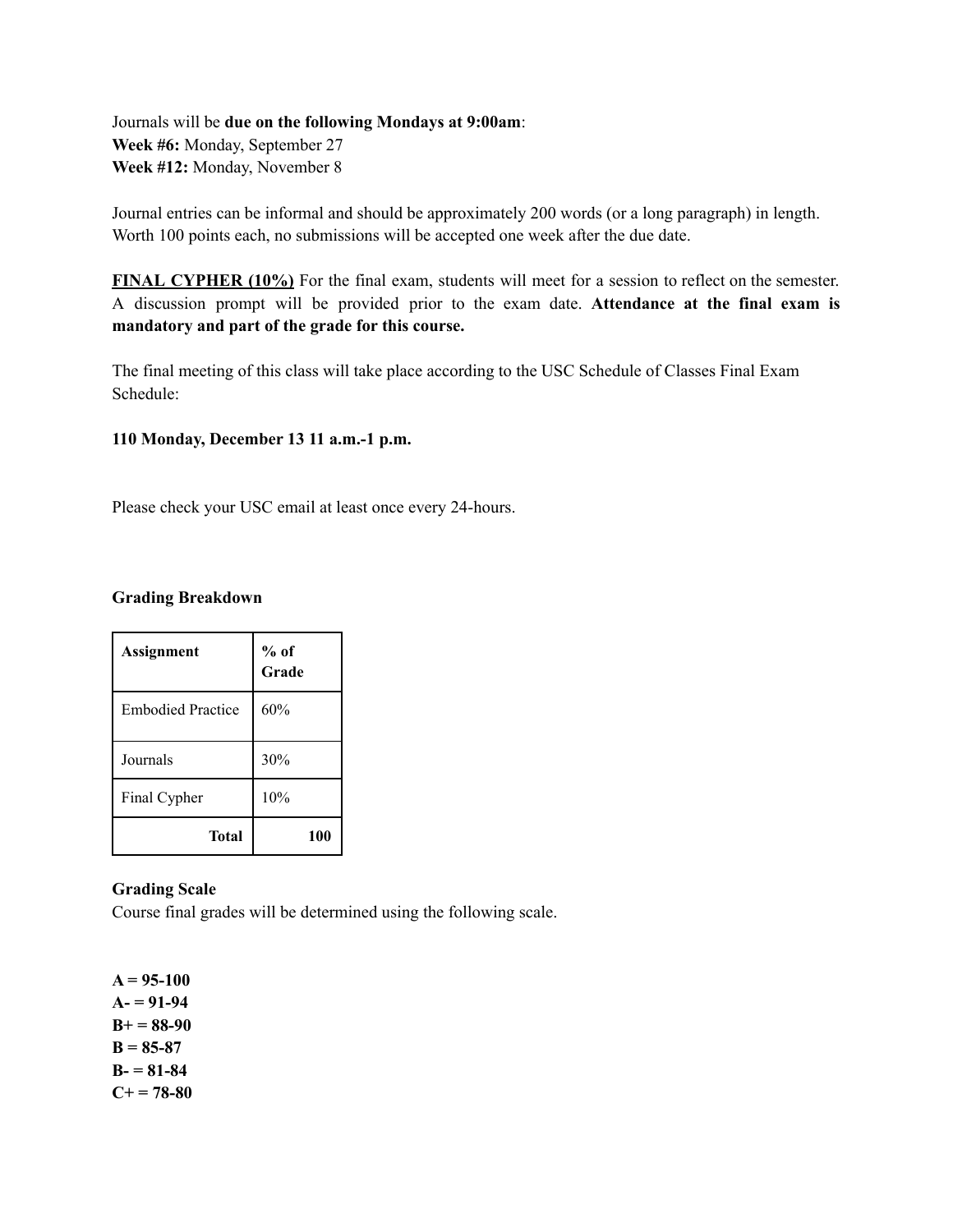$C = 75-77$  $C = 71-74$  $D+ = 67-70$  $D = 64-66$  $D = 61-63$  $F = 60$  or below

#### **Course-specific Policies (Assignment Submission, Grading Timeline, Late work, and Technology)**

#### **Assignment Submission**

Journals for this course are to be submitted on Blackboard.

#### **Grading Timeline**

Assignment grades will be posted to the Grade Center two weeks after submission.

#### **Late work**

See "late submission policy" and under "Journals" for journal submissions.

#### **Technology in the classroom**

#### VIDEO & SOCIAL MEDIA POLICY

Any footage captured during the course of a class (defined as lecture, technique, rehearsal or performance) may not be reposted on any social media channels (outside of Blackboard), now or in the future, without prior written approval from the professor. Violations of this provision may be referred to Student Judicial Affairs and Community Standards.

#### **Grading Dispute Note**

We want to make sure that your grades reflect your performance. If you feel there is an error in the grading, please let me know. To dispute a grade, you must request a review by email no sooner than one week and no later than two weeks from the date the grade was published on Blackboard. In the email you must identify yourself and the assignment you are questioning. You must provide a specific argument for the grade change.

#### **Attendance**

In order to participate fully in this course, students are expected to be in class, on time and present. It is the student's responsibility to notify the instructor in advance if a class will be missed.

Physical and Mental Wellbeing is crucial to being a performing artist. We are committed at USC Kaufman to assisting our students exceed their potential. If you have a medical appointment (i.e physician, physical therapy, psychology/counseling, dietetics, etc.) we ask that you attempt to schedule your appointments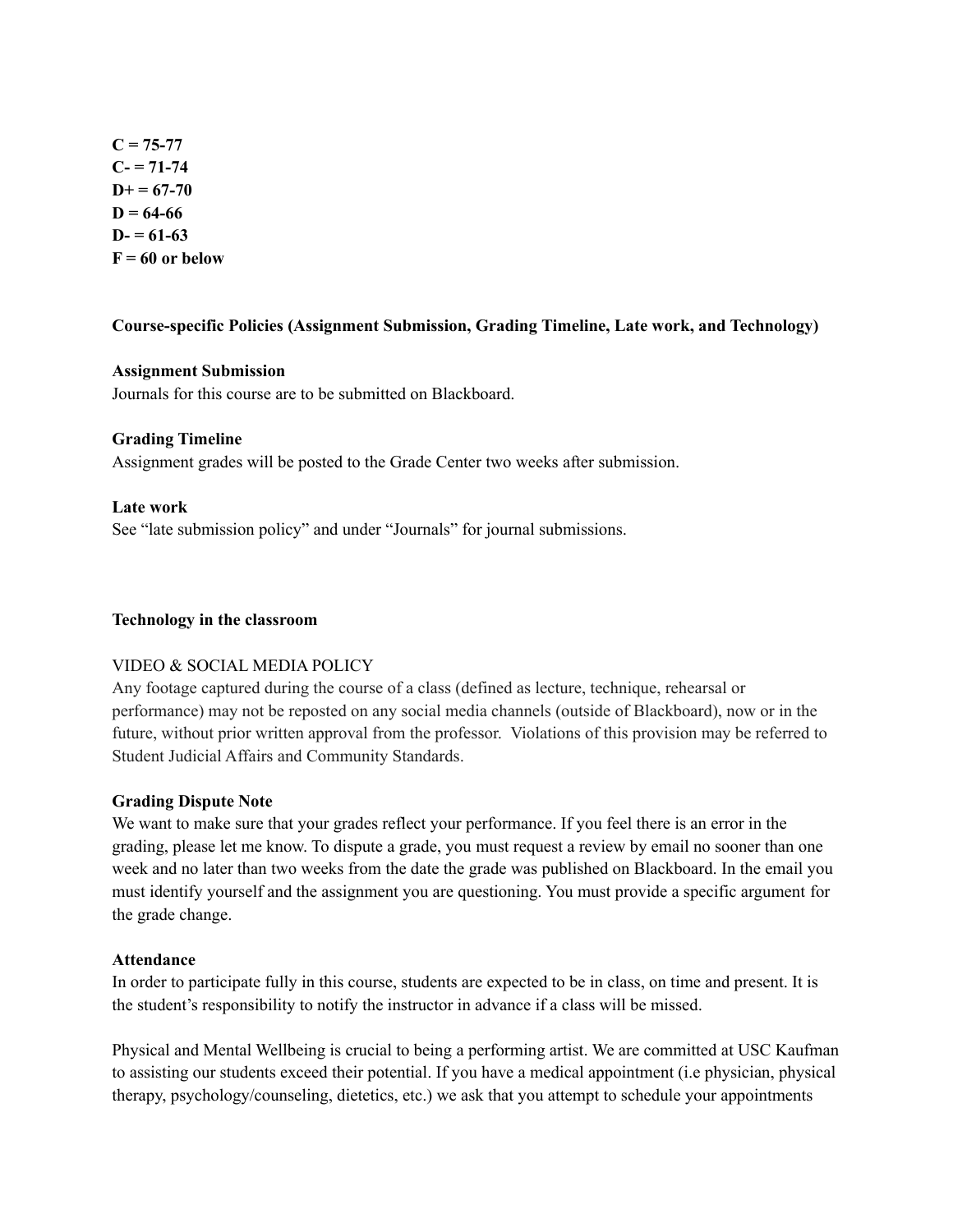around class schedules. If your appointment time can only be scheduled during class time, this is an excused absence. Please inform the course coordinator that you have a medical appointment *prior* to the class. You do not need to clarify the type of medical appointment you are attending if you choose.

### **Classroom norms [Expectations]**

Participation includes: being attentive and focused; actively participating in physical exercises, discussions, and group activities; asking thoughtful questions; coming to class fully prepared; and exercising personal responsibility and consideration of others at all times. Your attention during class time is greatly appreciated, and also required. Additional expectations may be laid out by your instructor in the Embodied Practice Addendum to be found under "Syllabus" on Blackboard by the end of Week 3.

Students are expected to do the following: Attend class every day

- Be prepared for each class with pre-warm-ups necessary for the health and wellbeing of the student's body
- Learn and remember all assigned combinations for each class
- Attend all guest classes and guest lectures
- Communicate with instructor if ever unable to meet these classroom expectations

#### **DRESS CODE**

There is no formal uniform for the USC Glorya Kaufman School of Dance. However, it is expected that, out of respect for the art form, dancers take pride in how they present themselves.

#### INJURIES:

Students with serious injuries that require sitting out of class for more than three (3) days should follow the guidelines outlined in the **Student Injury Plan.** If you need to sit down during class, it is your responsibility to tell your instructor.

# **COURSE SCHEDULE**

| Monday    | $9:00$ am-10:20am<br>$10:30$ am-11:50am | <b>Ballet</b><br>Taylor                       |
|-----------|-----------------------------------------|-----------------------------------------------|
| Tuesday   | $9:00$ am-10:20am<br>$10:30$ am-11:50am | African Dance & Drumming or Ballet<br>Hip-Hop |
| Wednesday | $9:00$ am-10:20am<br>$10:30$ am-11:50am | <b>Ballet</b><br>Taylor                       |
| Thursday  | 9:00am-10:20am<br>10:30am-11:50am       | African Dance & Drumming or Ballet<br>Hip-Hop |
| Friday    | $9:00$ am-10:20am<br>10:30am-11:50am    | Ballet<br>Partnering                          |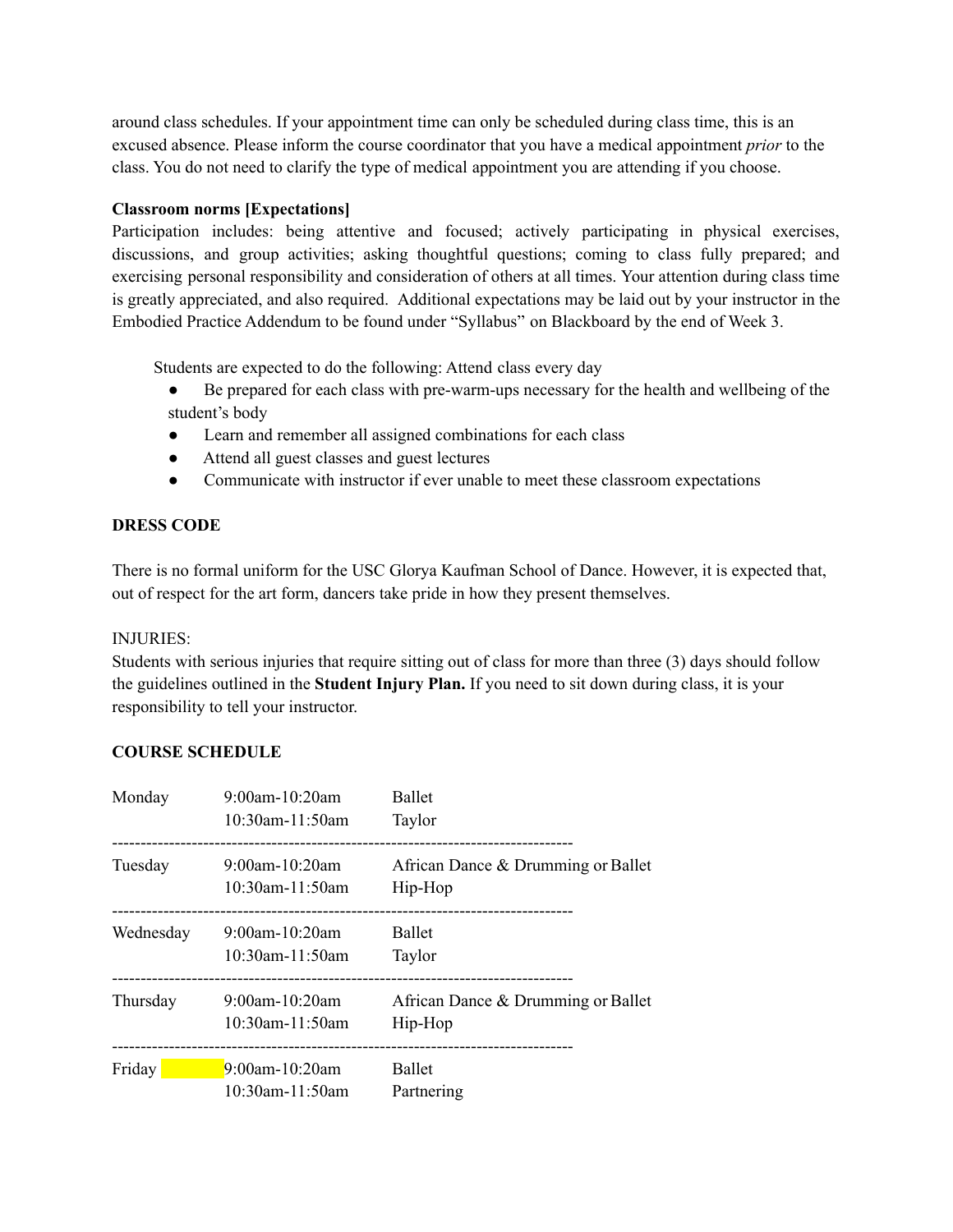\*On T/TH/F Breakout Days, students are expected to attend the classes to which they have committed.

#### **Weekly schedules (subject to change) will be posted on Teamup.**

#### **Special Days Fall 2021**

Friday, August 27 – No Technique – School-wide Wellness Fair Monday, September 6 – HOLIDAY: Labor Day Tuesday, September 7 – Guest Artist for 9:00am and 10:30am Ballet Classes: Pablo Piantino Wednesday, September 8 – No 10:30am Class – School-wide Wellness Meeting with Dr. Greco Monday, September 13 – Collab Lab replaces 9:00 (AMc & AO) and 10:30am (DS & TB) Ballet Classes Tuesday, September 21 – Kaufman Wellness Day – No Technique Monday, October 11 - Collab Lab replaces 9:00 (SK & JK) and 10:30am (MD & TBD) Ballet Classes Thursday & Friday, October 14-15 – HOLIDAY: Fall Recess Wednesday, October 27 - Kaufman Wellness Day – No Technique Monday, November 8 – Collab Lab replaces 9:00 (AMar & PC) and 10:30am (JSpi & DS) Ballet Classes Weeks #14  $& 415$  – Taper Schedule – One Class per day November 24-28 – HOLIDAY: Thanksgiving Friday, December 3 – Last Day of Instruction

# *KSOD Policies*

# **Mental and Physical Health at Kaufman – see last pages of Syllabus for more information**

**Student Health:** phone number (213) 740-9355 (WELL). On call 24/7

Free and confidential mental health treatment for students, including short-term psychotherapy, group counseling, stress fitness workshops, and crisis intervention.

Dr. Greco: Kelly.Greco@med.usc.edu Marisa Hentis: Hentis@usc.ed

#### **Names and Pronouns**

If you want to be called by a different name or wish to be referred to by a different gender pronoun than the one under which you are officially enrolled, please let me know. Students are expected to respectfully refer to each other by their preferred names and pronouns in class.

In our classroom and at USC, every student has the right to be respected and referred to by their name and pronouns that correspond to their gender identity. Pronouns are words we use in place of names (e.g., he/she/they/ze), and for some people, they are an inherent piece of their identity. At any point through the course, please feel free to share with me if you would like me (and your classmates) to address you in a different way. I will not tolerate misgendering and disrespect of people's names and pronouns in our classroom.

# **Equity, Diversity and Inclusion**

This class takes place at a university committed to equity for all students, where diversity and inclusion are considered critical to the academic environment. In this classroom, free speech is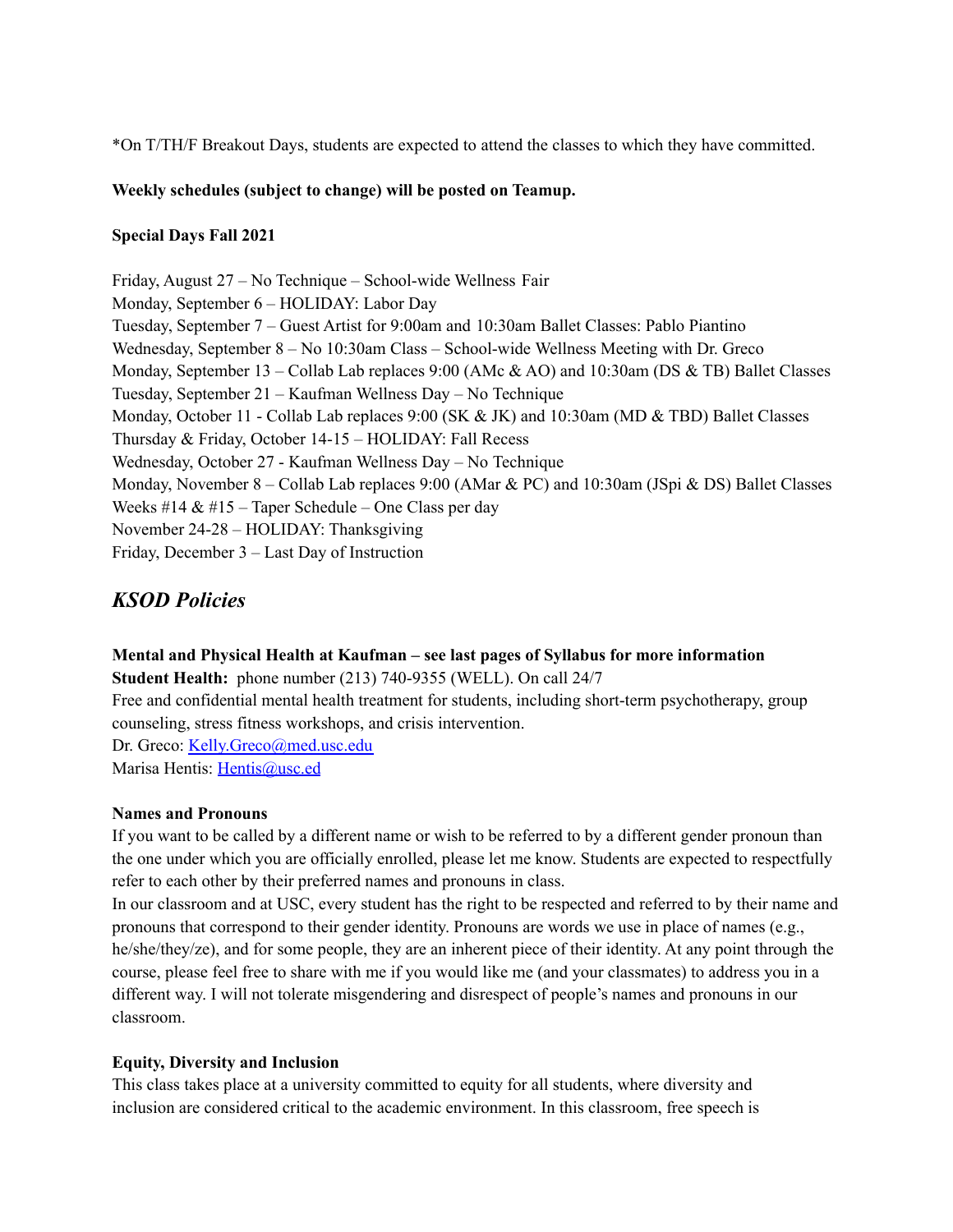respected, and civil discourse is expected, with a safe learning environment the priority. We will endeavor to use language that is respectful—sometimes being inquisitive and creative, because language changes all the time—particularly when it comes to differences in age, ethnicity, gender identity or expression, race or socioeconomic status.

#### **"Call-In" Agreement**

We as Kaufman faculty support conversations surrounding racial justice and encourage fostering a culture of calling people IN to the conversation as opposed to calling people out.

#### **Statement on Physical Contact**

As an embodied art form, dancing is a physical and an emotional act. In the process of studying dance, students often experience physical contact with their instructors and peers. Faculty members may use touch to provide proprioceptive and kinesthetic feedback to students; they may use touch to correct alignment, improve technique, and promote healthier movement practices. In some classes, particularly those involving partnering, students' will experience physical contact with their peers. As developing artists experimenting with modes of expression, students may also experience a variety of emotions in the classroom. As such, it is imperative that the studio-classroom be a safe, inclusive, and respectful space for all students and faculty. Open and honest communication and respectful and considerate interactions are always expected and are a fundamental requirement of studying in the USC Kaufman School of Dance. Unless otherwise articulated to a faculty member or peer, consent to discipline-specific and appropriate touching is assumed. Students always have the right to revoke that consent and should express any discomfort they feel in the classroom to the faculty instructor or Vice Dean immediately. USC Kaufman seeks to nurture compassionate artists who respect the dignity, humanity, and personal embodied experience of all individuals.

# **Music Rights Agreements**

The University of Southern California maintains blanket licensing agreements for music with the following organizations: American Society of Composers, Authors and Publishers (ASCAP), Broadcast Music, Inc. (BMI), Society of European Stage Authors and Composers (SESAC), and Global Music Rights (GMR). This gives the University, and its affiliate organizations, the ability to play music in specific situations ON THE CAMPUS without paying royalties to the artist. These situations include live performance, background and house music in performing arts spaces and hospitality venues, on the student radio station, and on the USC.edu domain. When choosing music for student choreography and performance, it is important to remember to stick within the repertory of these rights granting organizations or within the public domain (see below). Please be aware, that though USC does pay for these licensing, it ONLY covers live performance and the other criteria listed above when on the campus and usage by USC and its affiliates. This DOES NOT protect the student when posting their work on websites that monetize content, including social media and YouTube, or for use for self-promotion and public facing content. This is considered out of the bounds of the agreement and would require the student to enter into an agreement with the artist and their representation. In order to check if a piece of music you would like to use is within the grounds of the USC agreements, please refer to the online catalogs that the rights granting organizations provide:

ASCAP: <https://www.ascap.com/repertory>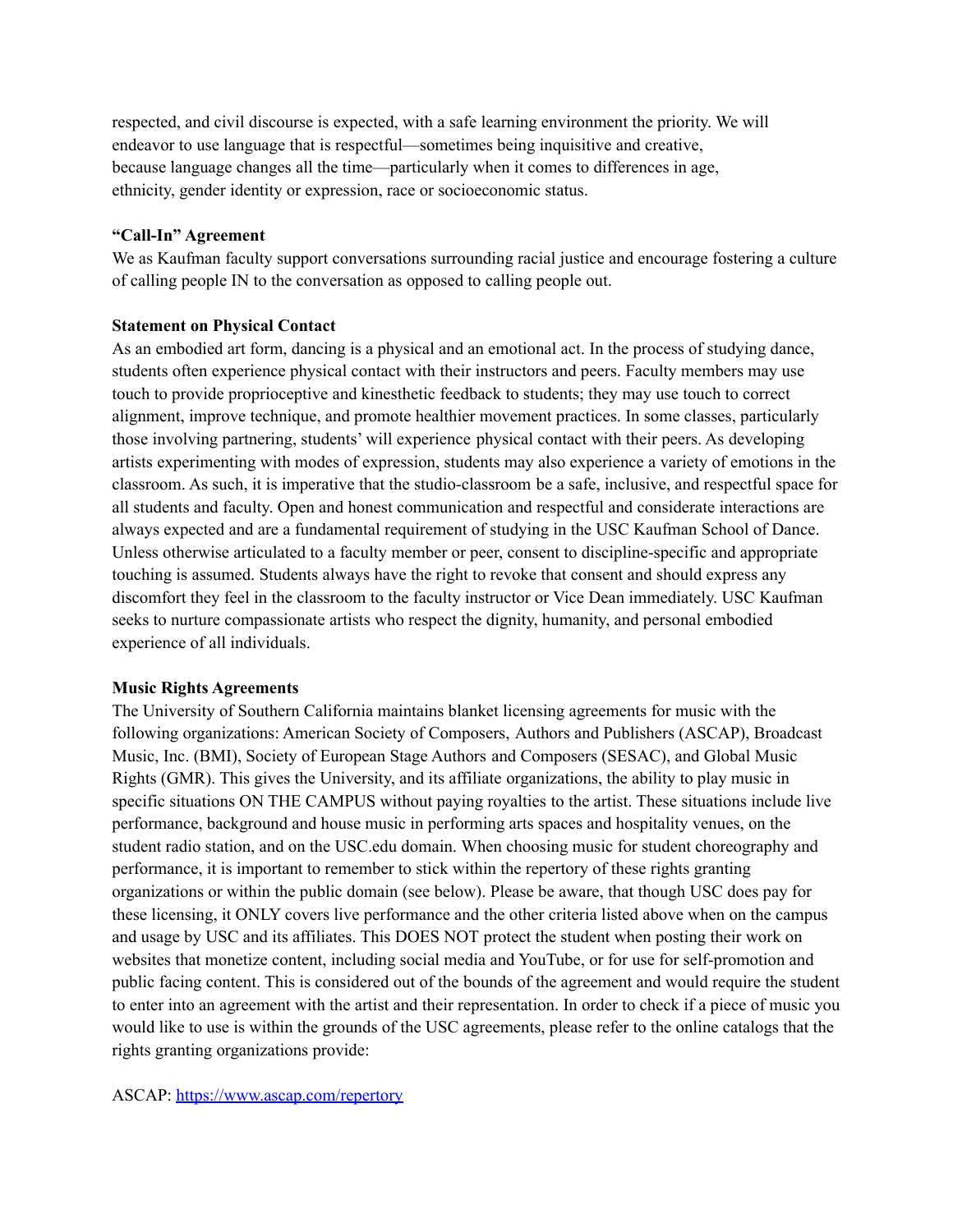BMI: <https://repertoire.bmi.com> SESAC: <https://www.sesac.com/#!/repertory/search> GMR: <https://globalmusicrights.com/search>

Additionally, should you have any questions or need help to determine if a piece of music falls within the bounds of these agreements, please feel free to reach out to the Kaufman Production Coordinator (saccoman@usc.edu).

#### **Public Domain**

In the United States, artists or their trusts/organizations hold copyrights on work created for the life of the author plus seventy years. Beyond this, the creator's repertoire is considered in the public domain and does not require licensure to use. For example, some bodies of work that fall within the public domain are: the choreography of Marius Petipa, the music of Camille Saint-Saens, and the operas of Guiseppe Verdi. Please be aware that though this does mean the work itself is in the public domain, it may not specifically mean that the performance and/or recording is as well. If there is a band/orchestra/performer listed, (this may not always be the case) please make sure that they and/or their repertoire are represented by one of the rights granting organizations listed above. Again, should you have questions or need assistance, please feel free to reach out to the Production Coordinator.

#### **Emergency Plan**

In the event of a university-wide emergency, guidance and directions will be shared by Campus Emergency Operations in all available outlets, including the website and TrojanAlerts. Students are encouraged to maintain close contact with all available communications avenues for updates to university operations. USC Kaufman will abide by all university protocols and recommendations. If the Kaufman Dance Center is not available when classes resume, students can receive updates from the school's Departmental Operations Center (DOC) on Ramo Lawn (between the Thornton School of Music and Norris Cinema, close to the Bing Theatre).

# *USC Policies*

# **Technological Proficiency and Hardware/Software Required**

Students will need an electronic device with access to Zoom and Blackboard for this course. They are asked to familiarize themselves with these two interfaces. Please see the links below for technology support.

# **USC Technology Support Links** Zoom [information](https://keepteaching.usc.edu/students/student-toolkit/classroom/zoom/) for students

[Blackboard](https://studentblackboardhelp.usc.edu/) help for students [Software](https://software.usc.edu/) available to USC Campus

#### **USC Technology Rental Program**

We realize that attending classes online and completing coursework remotely requires access to technology that not all students possess. If you need resources to successfully participate in your classes, such as a laptop or internet hotspot, you may be eligible for the university's equipment rental program. To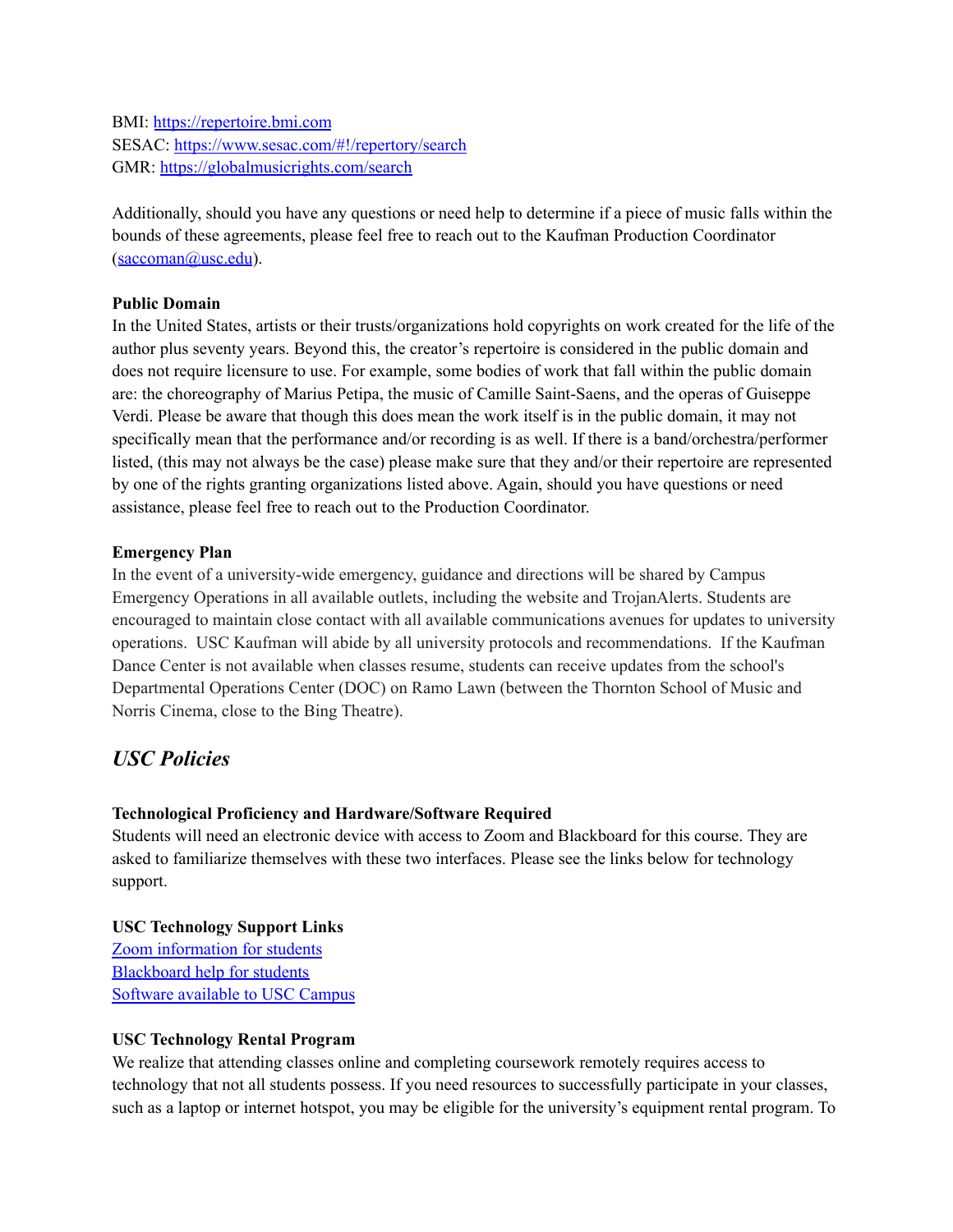apply, please submit an [application.](https://studentbasicneeds.usc.edu/resources/technology-assistance/) The Student Basic Needs team will contact all applicants in early August and distribute equipment to eligible applicants prior to the start of the fall semester.

# **Synchronous Participation**

In general, students should plan to attend every synchronous session for the classes in which they are enrolled, irrespective of when it occurs in their time zone.

# **USC Shibboleth Log In**

Students are expected to be signed-in to their USC account prior to the start of each Zoom class session to ensure a safe and smooth experience for all students.

# **Time Zone Accommodations**

USC considers the hours from 7:00am to 10:00pm, in the local time zone for each student, as reasonable times for students to attend synchronous sessions or engage in synchronous learning activities or assessments.

# **USC's Nine International Offices**

Support for international students is also available through USC's offices in Beijing, Shanghai, Hong Kong and South China, Taiwan, South Korea, India, U[K](http://click.comms.usc.edu/?qs=c79d21e58ec0c0385407e9af52d74744c7d898474dab66d4963816ae0f15c672d2e4c5d0df213a49a55b55494b5ffe13afbf57b2693386b1) and Europe, Brazil, and Mexico. Additional details and contact information can be found at [https://global.usc.edu/global-presence/international-offices/](http://click.comms.usc.edu/?qs=c79d21e58ec0c0385407e9af52d74744c7d898474dab66d4963816ae0f15c672d2e4c5d0df213a49a55b55494b5ffe13afbf57b2693386b1).

# **Religious Holy Days Policies**

University policy grants students excused absences for observance of religious holy days. You must inform the professor at least one full week in advance to request such an excused absence. You will be given an opportunity to make up missed work if necessary.

# *Statement on Academic Conduct and Support Systems*

# **Academic Conduct:**

Plagiarism – presenting someone else's ideas as your own, either verbatim or recast in your own words – is a serious academic offense with serious consequences. Please familiarize yourself with the discussion of plagiarism in [SCampus](http://policy.usc.edu/scampus-part-b) in Part B, Section 11, "Behavior Violating University Standards." Other forms of academic dishonesty are equally unacceptable. See additional information in SCampus and [university](http://policy.usc.edu/scientific-misconduct) [policies](http://policy.usc.edu/scientific-misconduct) on scientific misconduct.

# **Support Systems:**

[Counseling](http://studenthealth.usc.edu/counseling) and Mental Health phone number (213) 740-9355 (WELL) On call 24/7 Free and confidential mental health treatment for students, including short-term psychotherapy, group counseling, stress fitness workshops, and crisis intervention.

# National Suicide [Prevention](http://suicidepreventionlifeline.org/) Lifeline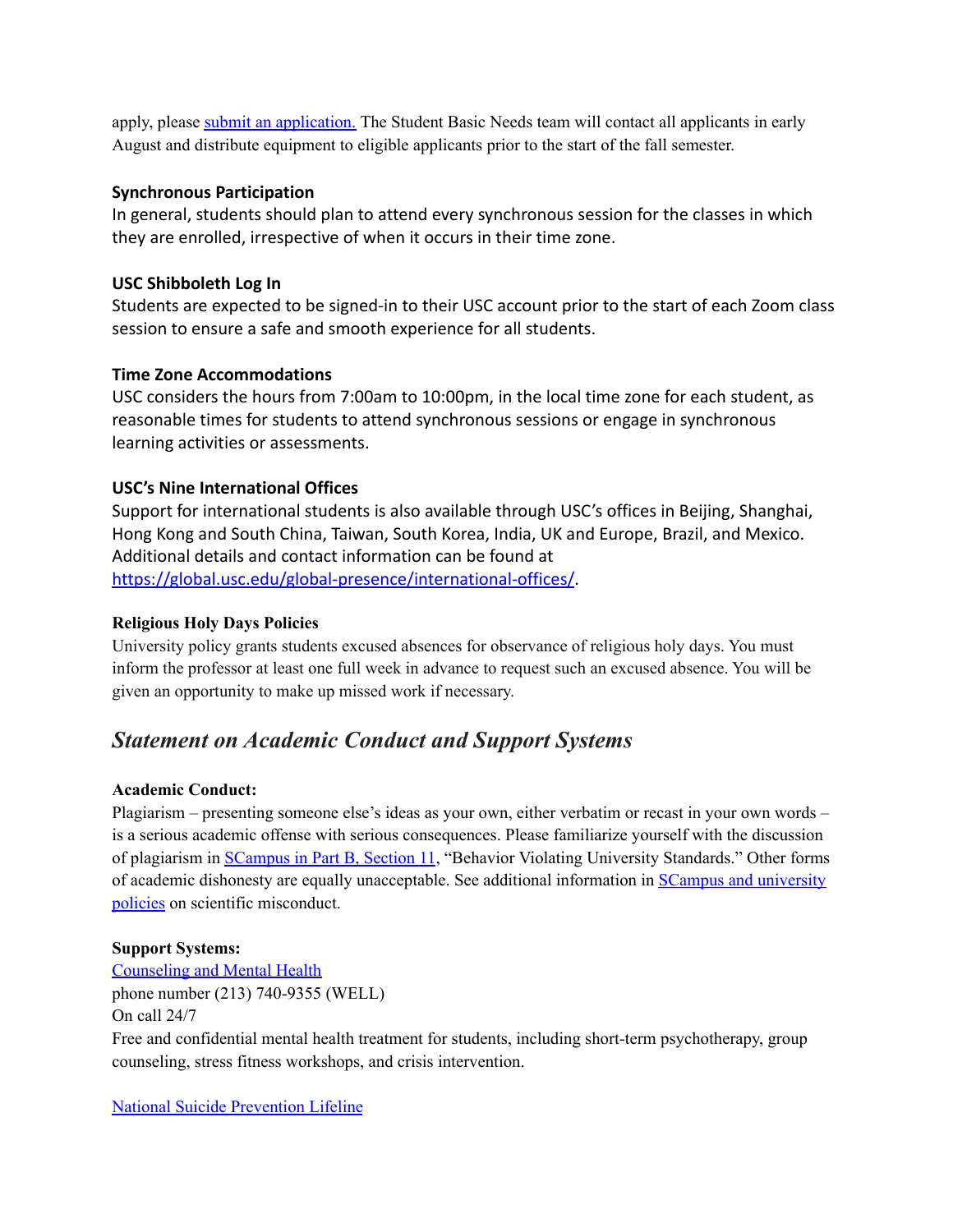Phone number 1 (800) 273-8255 On call 24/7 Free and confidential emotional support to people in suicidal crisis or emotional distress 24 hours a day, 7 days a week.

[Relationship](http://studenthealth.usc.edu/sexual-assault) and Sexual Violence Prevention Services (RSVP)

Phone Number (213) 740-9355(WELL), press "0" after hours

On call 24/7

Free and confidential therapy services, workshops, and training for situations related to gender-based harm.

# USC Office of Equity, Equal [Opportunity,](https://eeotix.usc.edu/) and Title IX

Phone number (213) 740-5086

Title IX Office (213) 821-8298

Information about how to get help or help someone affected by harassment or discrimination, rights of protected classes, reporting options, and additional resources for students, faculty, staff, visitors, and applicants.

#### Reporting Incidents of Bias or [Harassment](https://usc-advocate.symplicity.com/care_report/index.php/pid251030?)

Phone number (213) 740-5086 or (213) 821-8298

Avenue to report incidents of bias, hate crimes, and microaggressions to the Office of Equity, Equal Opportunity, and Title IX for appropriate investigation, supportive measures, and response.

# The Office of [Disability](http://dsp.usc.edu/) Services and Programs

Phone number (213) 740-0776

Support and accommodations for students with disabilities. Services include assistance in providing readers/notetakers/interpreters, special accommodations for test taking needs, assistance with architectural barriers, assistive technology, and support for individual needs.

# USC Campus Support and [Intervention](http://campussupport.usc.edu/)

Phone number (213) 821-4710

Assists students and families in resolving complex personal, financial, and academic issues adversely affecting their success as a student.

#### [Diversity](http://diversity.usc.edu/) at USC

Phone number (213) 740-2101 Information on events, programs and training, the Provost's Diversity and Inclusion Council, Diversity Liaisons for each academic school, chronology, participation, and various resources for students.

#### USC [Emergency](http://dps.usc.edu/)

UPC phone number (213) 740-4321 HSC phone number (323) 442-1000 On call 24/7